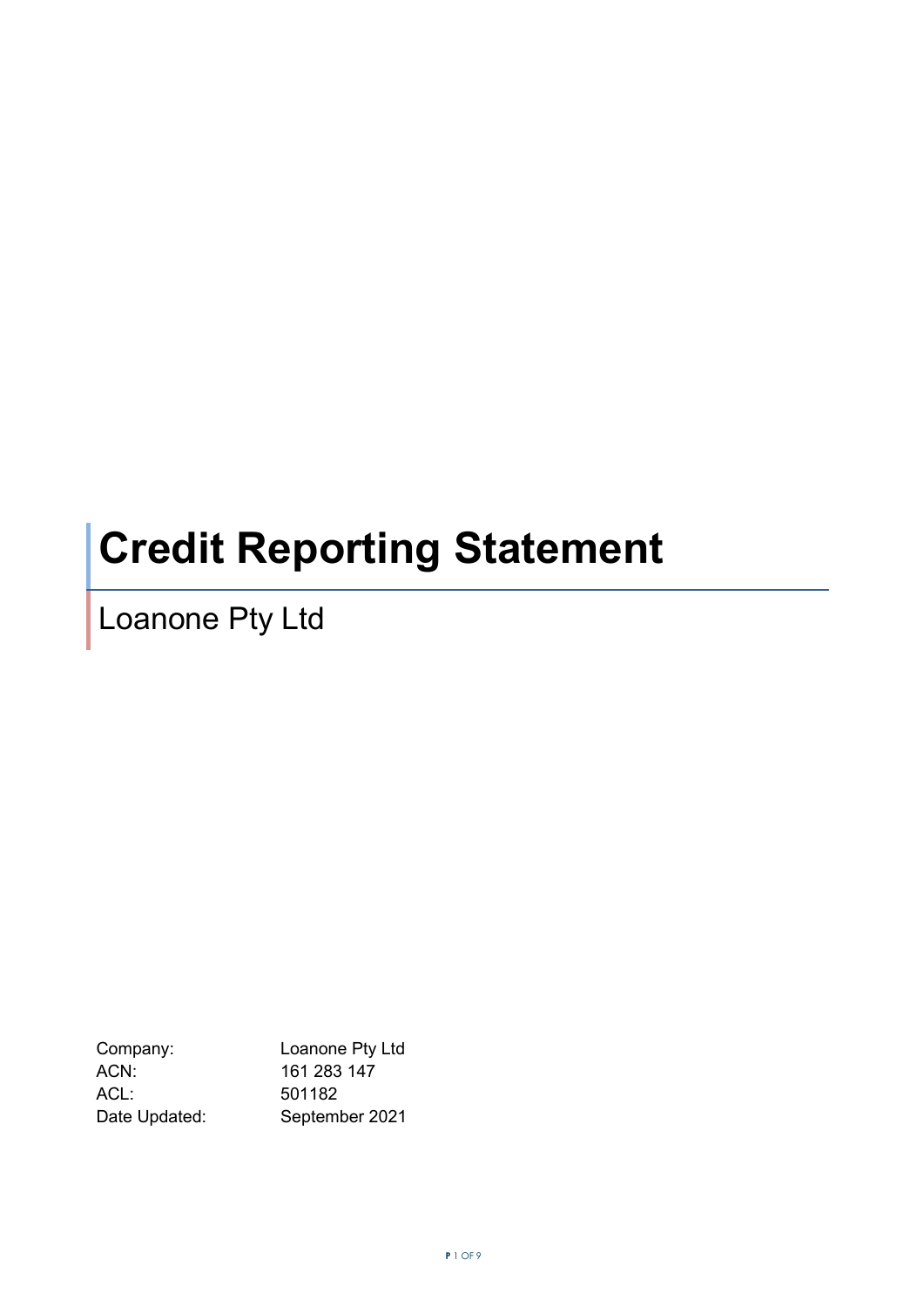## **SECTION A – INTRODUCTION**

### **1. INTRODUCTION**

- 1.1 This document is the Credit Reporting Statement of Loanone Pty Ltd ABN: 54 161 283 147 ("**Loanone, we or us**").
- 1.2 The purpose of this Credit Reporting Statement is to tell you how we collect, use, hold, disclose and protect your Credit Information.
- 1.3 This Credit Reporting Statement should be read in conjunction with our Privacy Statement.
- 1.4 We act to protect your Credit Information in accordance with the Australian Privacy Principles, the *Privacy Act 1988* (Cth) (the "**Privacy Act**") and the Credit Reporting Code 2014 Version 2 ("**CR Code**").
- 1.5 Please check the privacy page on our website regularly at the following address for amendments and updates to our Privacy Statement and Credit Reporting Statement: [www.loanone.com.au](http://www.loanone.com.au/)

## **SECTION B – INFORMATION WE MAY COLLECT**

## **2. WHAT IS CREDIT INFORMATION?**

- 2.1 Credit Information is information that has a bearing on credit that has been provided to you or that you have applied for. This includes credit for personal, domestic or household purposes and credit in connection with a business. It can also cover information about you as a guarantor of a loan or as an insured party under a credit related insurance policy.
- 2.2 If you apply for credit or give a guarantee, we may collect information about your financial position for the purpose of assessing an application for credit and to assist in the ongoing management of the credit product or guarantee. The credit information we collect may include:
	- (a) identification information;
	- (b) credit application information information in relation to a credit application, including the type and amount credit you have applied for;
	- (c) default information a record of your consumer credit payments being overdue;
	- (d) serious credit infringement a record of when a lender reasonably believes that there has been a fraud relating to your consumer credit or that you have avoided paying your consumer credit payments and the credit provider can't find you;
	- (e) personal insolvency information a record relating to your bankruptcy or your entry into a debt agreement or personal insolvency agreement;
	- (f) court proceedings information an Australian court judgment relating to your credit;
	- (g) publicly available information a record relating to your activities in Australia and your credit worthiness;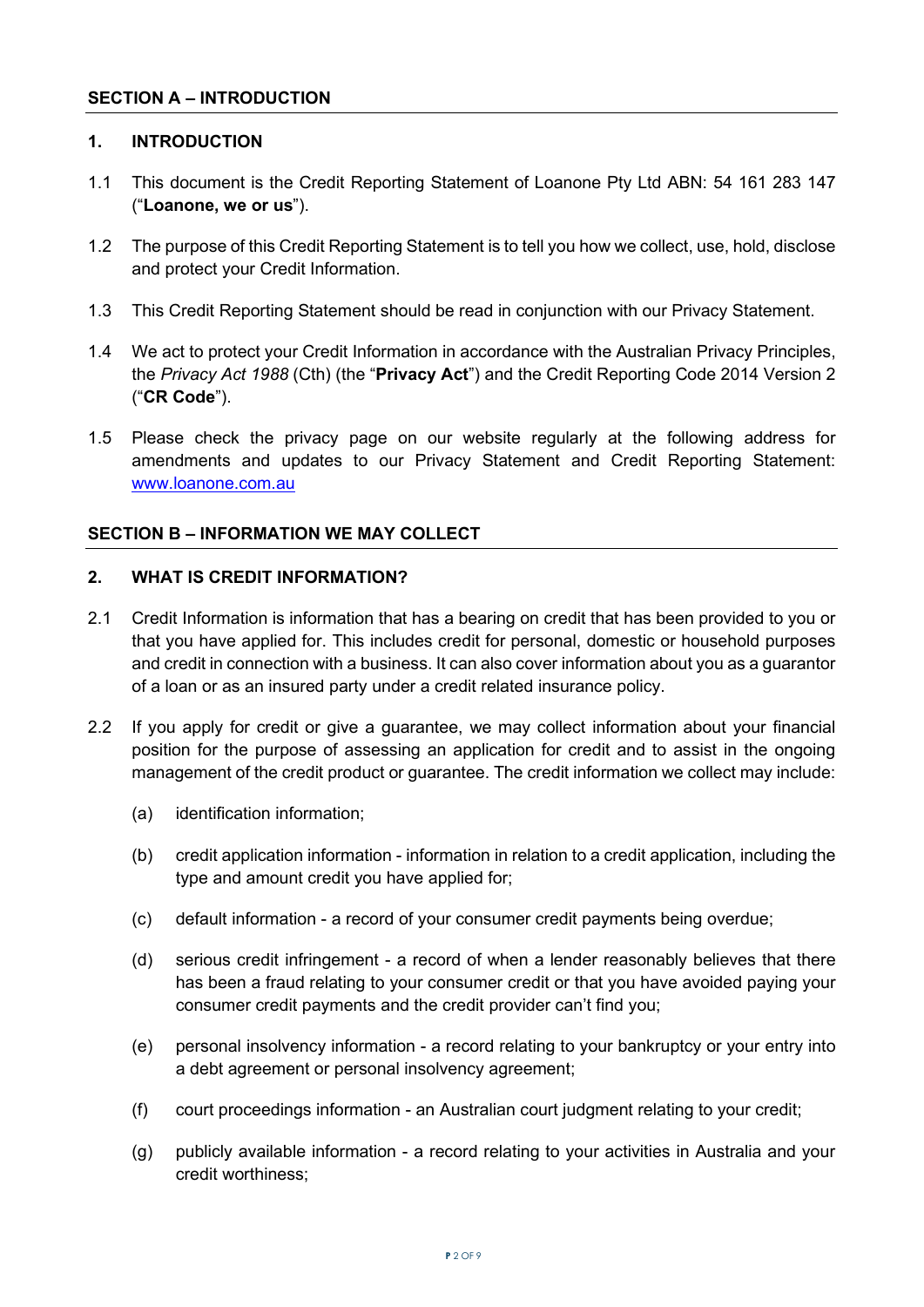- (h) consumer credit liability information certain details relating to your consumer credit, such as the name of the credit provider, the type of consumer credit, the day on which the consumer credit was entered into and terminated, the maximum amount of credit available and certain repayment terms and conditions;
- (i) repayment history information a record of whether or not you've made your consumer credit payments and when they were paid;
- (j) payment information if a lender gave a credit reporting body default information about you and the overdue amount is paid, a statement that the payment has been made; and
- (k) new arrangement information if a lender gave a credit reporting body default information about you and your consumer credit contract is varied or replaced, a statement about this.

## **3. WHAT CREDIT INFORMATION DO WE COLLECT FROM OTHERS?**

- 3.1 We may collect Credit Information about you from other people. This may happen without your direct involvement. For instance, we may collect credit reports from credit reporting bodies or opinions from other lenders about your creditworthiness. We may also seek credit information about you from:
	- (a) publicly available sources of information, such as public registers;
	- (b) your representatives (including your legal adviser, mortgage broker, financial adviser, executor, administrator, guardian or trustee);
	- (c) your employer;
	- (d) other organisations, who jointly with us, provide products or services to you; and
	- (e) commercial information service providers, such as companies that provide fraud prevention reports.

## **SECTION C – PURPOSES FOR COLLECTING, USING AND DISCLOSING CREDIT INFORMATION**

## **4. HOW WE USE OR DISCLOSE YOUR CREDIT INFORMATION**

- 4.1 We may use the Credit Information that is collected and held by us to help us decide whether or not to provide credit to you (or to your related company or other entity). We may also use this information to derive or calculate a credit assessment score in relation to you, which we may use to help in conducting an assessment of your creditworthiness or the creditworthiness of your related company or other entity.
- 4.2 The Credit Information that we hold about you may be used by us in accordance with the Privacy Act and the CR Code.
- 4.3 The purposes for which we use your Credit Information may include:
	- (a) using your Credit Information to assess any application that you make to us for credit (or which is made by your related company or other entity);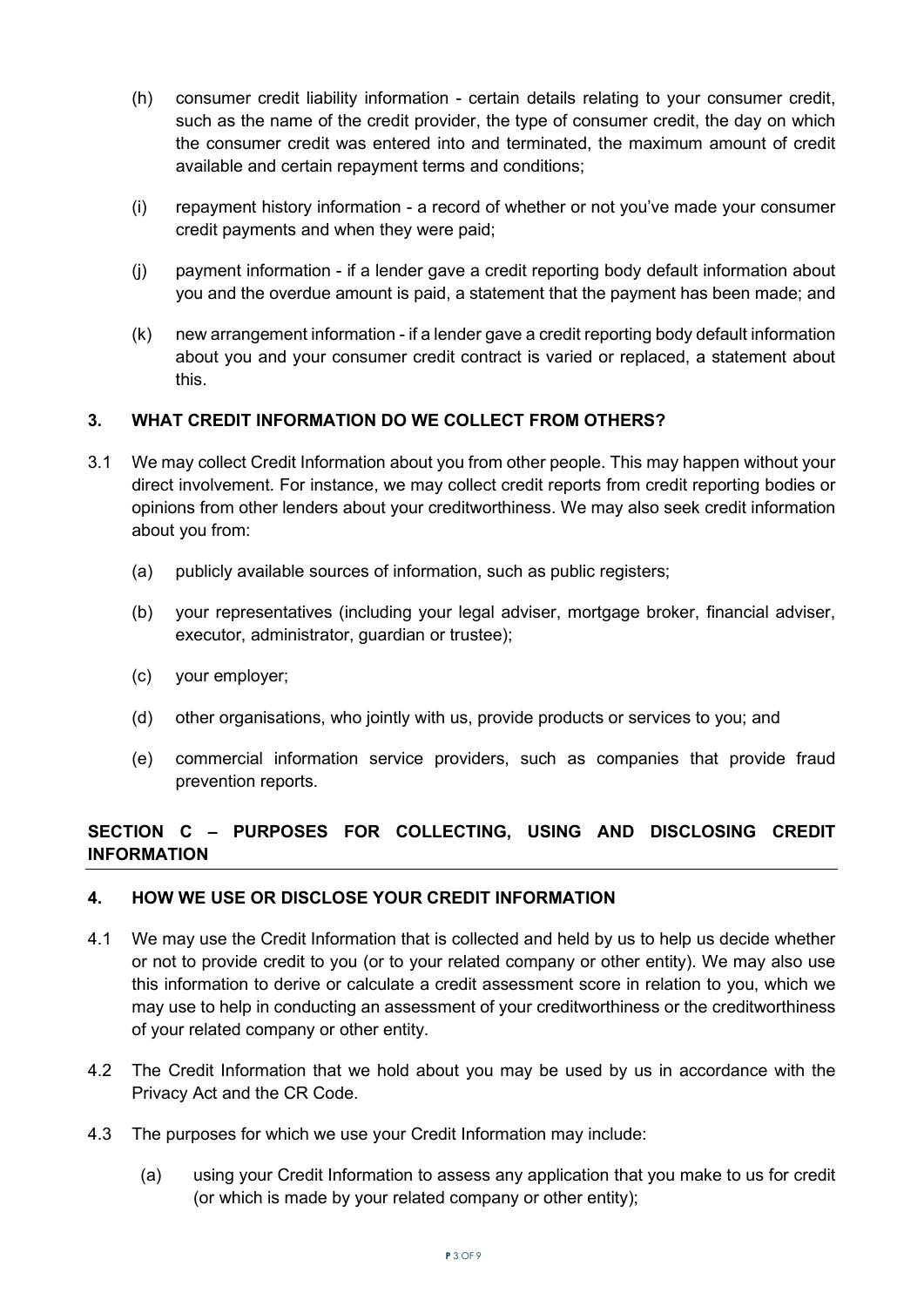- (b) using your Credit Information to collect payments that are owed to us in respect of any credit that we have previously provided to you (or to your related company or other entity);
- (c) disclosing your Credit Information to any of our related companies that are also are considering whether to provide credit to you (or to your related company or other entity);
- (d) where you have offered to guarantee credit that we have offered to provide to your related company or entity, to assess your suitability as a guarantor of that credit and to enforce that guarantee if required;
- (e) disclosing your Credit Information to a third party that you or we ask to act as a guarantor of any credit provided to you;
- (f) disclosing your Credit Information to the credit reporting body that we deal with. Credit reporting bodies collect different types of Credit Information about individuals and use that information to provide a credit-related service to their customers (including to us);
- (g) disclosing your Credit Information to other third parties that provide services to us (or to you on our behalf). These might include debt collectors, credit management agencies and other third parties that process applications for credit made to us;
- (h) disclosing your Credit Information to other credit providers which provide, or are considering providing, credit to you (or to your related company or other entity);
- (i) using and disclosing Credit Information that we hold about you to assess and respond to any access or correction requests that you make to us;
- (j) where we are consulted by a credit reporting body or another credit provider about an access or correction request that you have made to those entities, to respond to that consultation request;
- (k) where you complain to the Office of the Australian Information Commissioner ("**OAIC**") or the Australian Financial Complaints Authority ("**AFCA**") about our treatment of your Credit Information, to respond to that complaint and to seek legal or other professional advice in relation to your complaint;
- (l) using and disclosing Credit Information that we hold about you as required by law or the order of a court or tribunal; and
- (m) where you otherwise expressly consent to the use or disclosure.

# **5. WHO DO WE DISCLOSE YOUR CREDIT INFORMATION TO?**

- 5.1 We disclose your Credit Information to organisations to help deliver or support the provision of products or services to you. These may include:
	- (a) our agents, contractors and external service providers (for example, mailing houses and technology service providers);
	- (b) credit representatives who sell products and services on our behalf;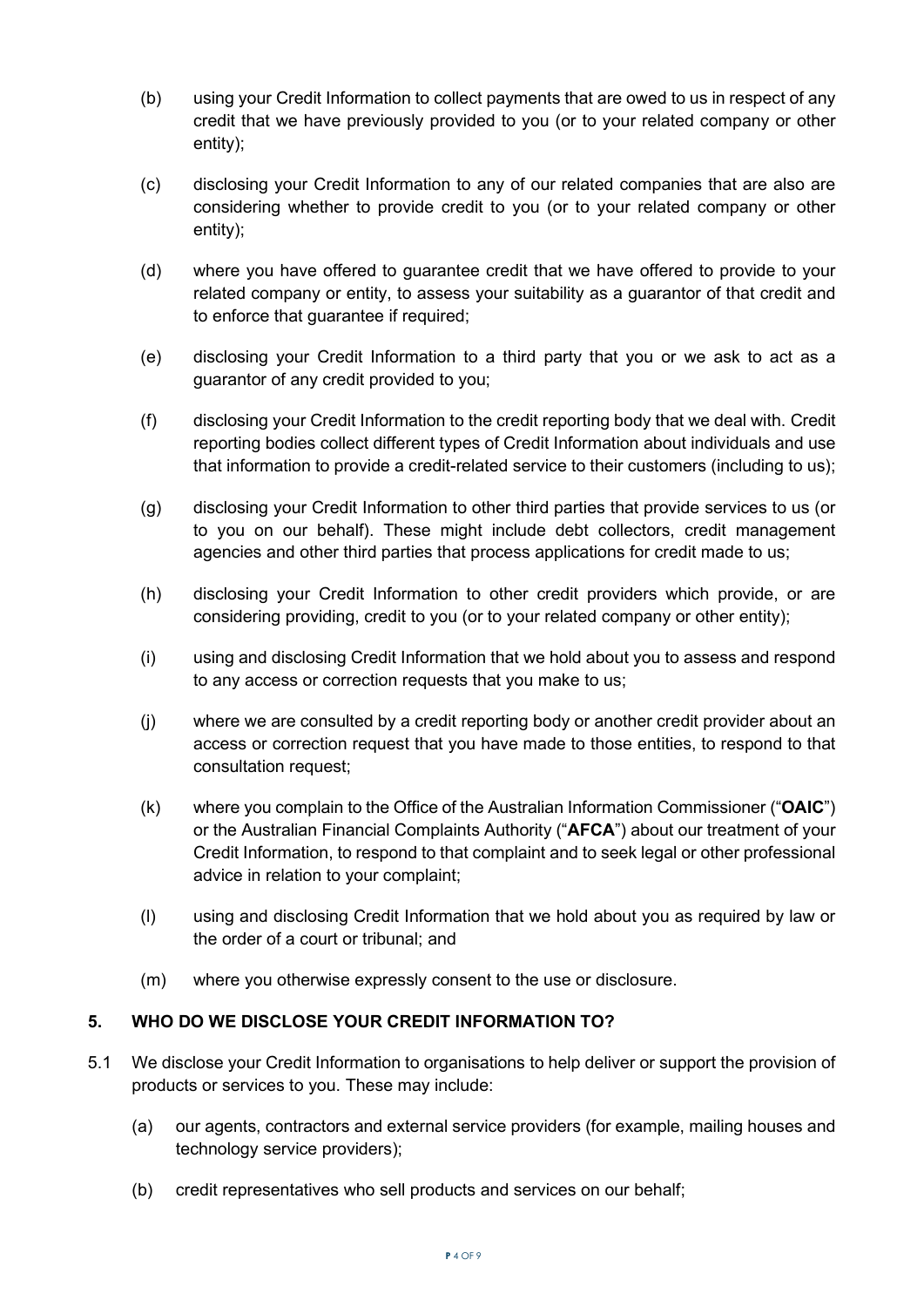- (c) payment systems operators (for example, merchants receiving credit card payments);
- (d) other organisations, who jointly with us, provide products or services to you;
- (e) other financial services organisations, including banks, superannuation funds, stockbrokers, custodians, fund managers and portfolio service providers;
- (f) organisations involved in our funding of loans (including securitisation trustees, investors and their advisers);
- (g) credit reporting bodies;
- (h) organisations that provide us with insurance to cover our lending risks;
- (i) our financial advisers, legal advisers or auditors;
- (j) your representatives (including your legal adviser, mortgage broker, financial adviser, executor, administrator, guardian or trustee);
- (k) government agencies or dispute resolution schemes that assist consumers in relation to credit; and
- (l) where permitted by law, debt collection agencies or other lenders, such as where you have given mortgage security over the same property to us and another lender.
- 5.2 We may also disclose your Credit Information to others where:
	- (a) we are required to disclose information by law e.g. under court orders or statutory notices pursuant to taxation or social security laws or under laws relating to sanctions, antimoney laundering or counter-terrorism financing;
	- (b) you may have expressly consented to the disclosure or your consent may be reasonably inferred from the circumstances; or
	- (c) we are otherwise permitted to disclose the information under applicable privacy laws.
- 5.3 Where required by law, we make a written note (which may be kept in electronic form) of any use or disclosure that we make relating to your Credit Information.

## **6. COLLECTING AND DISCLOSING CREDIT INFORMATION TO CREDIT REPORTING BODIES**

- 6.1 We may disclose information about you to, or collect information about you from a credit reporting body if you are applying for credit or you have obtained credit from us or if you guarantee or are considering guaranteeing the obligations of another person to us or you are a director of a company that is loan applicant or borrower or guarantor.
- 6.2 The Privacy Act and the CR Code limit the information we can give to credit reporting bodies and that the credit reporting body can give to us.
- 6.3 The information we can disclose to credit reporting bodies includes:
	- (a) identification details;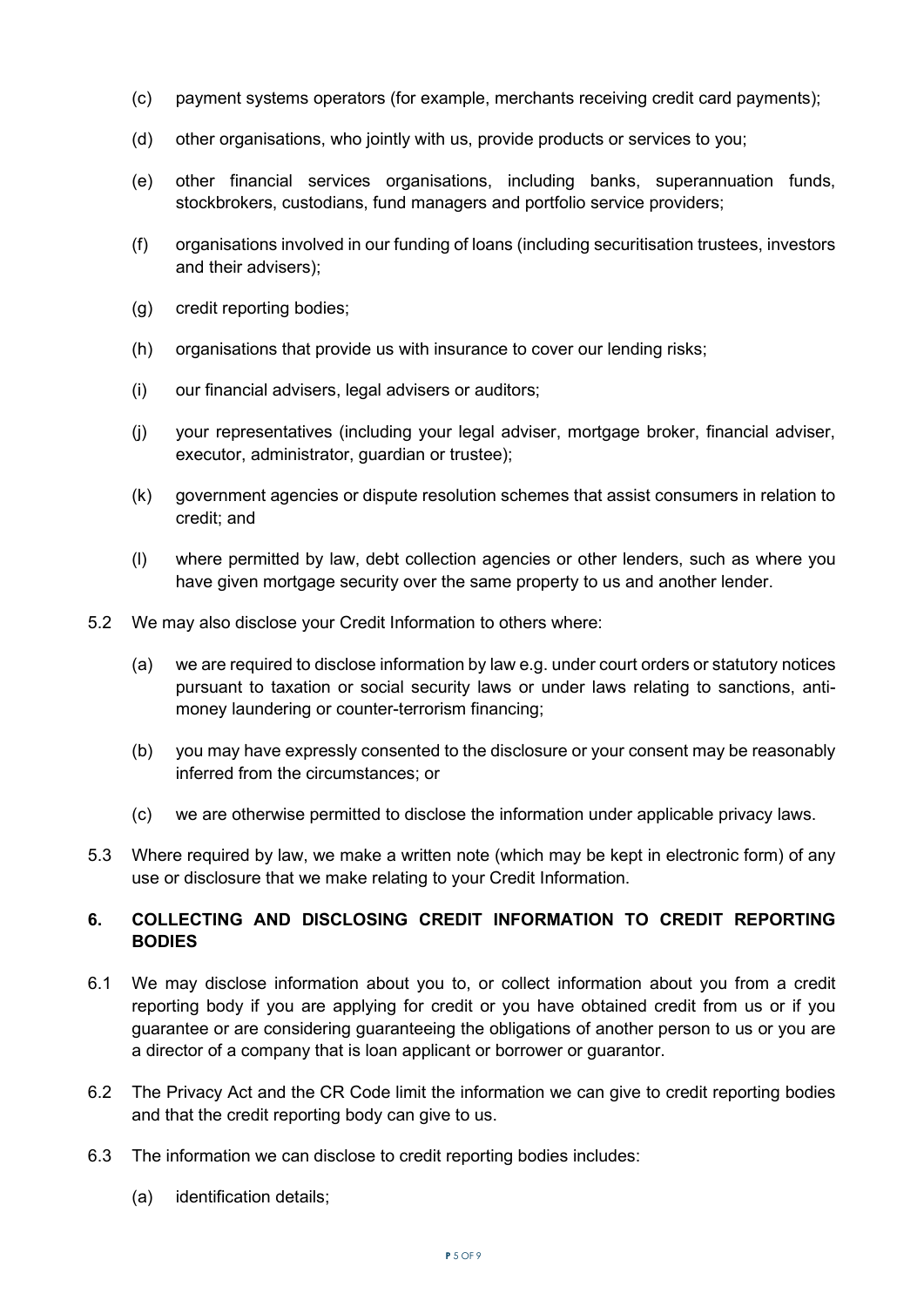- (b) the type and amount of credit you have e.g. credit cards, personal loans etc.;
- (c) how much you have borrowed;
- (d) if you have made your repayments; and
- (e) if you have committed fraud or another serious credit infringement.
- 6.4 Credit reporting bodies may include your Credit Information in reports that they provide to credit providers to assist those providers in assessing your creditworthiness. Some of that information may reflect adversely on your creditworthiness, e.g. if you fail to make payments or if you commit a serious credit infringement (like obtaining credit by fraud). That sort of information may affect your ability to get credit from other lenders.
- 6.5 The Privacy Act and the CR Code also limits what we can do with the information we obtain from a credit reporting body. Generally, it can only be used in relation to the consumer credit products you hold through us.
- 6.6 The credit reporting bodies we deal with are:
	- (a) Equifax [www.equifax.com.au](http://www.equifax.com.au/)
- 6.7 For contact details and information on how credit reporting bodies manage Credit Information, please see the privacy policies available at the links above.
- 6.8 You can also ask a credit reporting body not to use or disclose your personal information for a period if you believe on reasonable grounds that you have been or are likely to be a victim of fraud.
- 6.9 We do not share any of your Credit Information with a credit reporting body, unless it has a business operation in Australia. We do not share credit eligibility information (that is, credit information we obtain about you from a credit reporting body or that we derive from that information) with organisations unless they have business operations in Australia.

## **7. DO WE DISCLOSE YOUR CREDIT INFORMATION OVERSEAS?**

- 7.1 We only disclose your Credit Information when permitted to do so by the Privacy Act and after we ensure that:
	- (a) the overseas recipient does not breach the Australian Privacy Principles; or
	- (b) you will be able to take action to enforce the protection of a law or binding scheme that has the effect of protecting the information in a way that is at least substantially similar to the way in which the Australian Privacy Principles protect the information; or
	- (c) you have consented to the disclosure after we expressly informed you that there is no guarantee that the overseas recipient will not breach the Australian Privacy Principles; or
	- (d) the disclosure of the information is required or authorised by or under an Australian law or a court/tribunal order.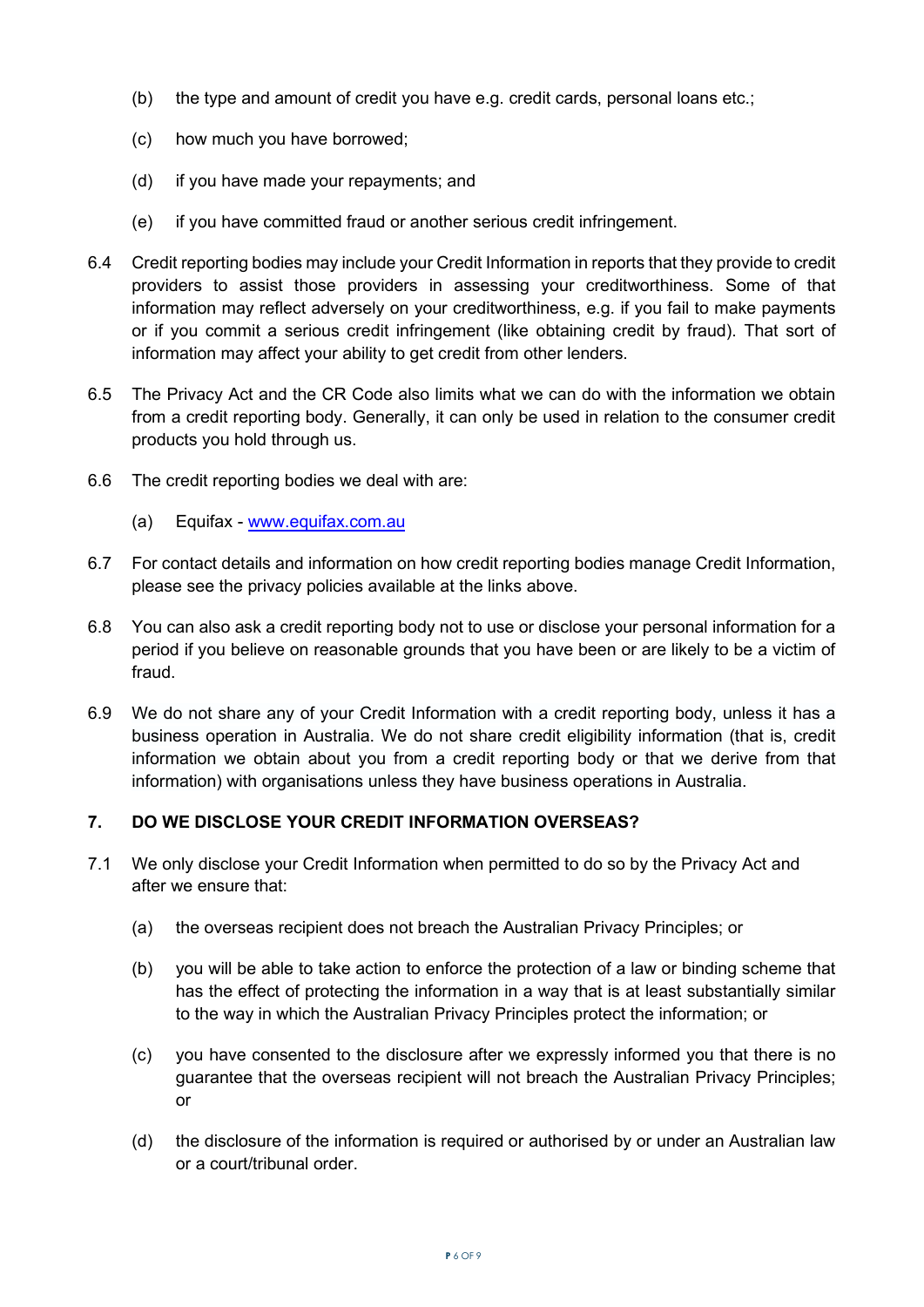- 7.2 We may store your Credit Information in cloud-based software or other types of networked or electronic systems. As electronic or networked systems can be accessed from various countries via an internet connection, it's not always practicable to know in which country your personal information may be held. If your personal information is stored in this way, disclosures may occur in countries other than those listed.
- 7.3 Overseas organisations may be required to disclose information we share with them under a foreign law. In those instances, we are not responsible for that disclosure.

# **SECTION D – ACCESS TO AND CORRECTION OF YOUR CREDIT INFORMATION**

## **8. ACCESS TO A CREDIT REPORT ABOUT YOU**

- 8.1 You have the right to ask for a copy of any credit report we have obtained about you from a credit reporting body. However, as we may not have retained a copy after we have used it in accordance with the Privacy Act, the best means of obtaining an up-to-date copy is to get in touch with the credit reporting body directly.
- 8.2 You have a right to have any inaccuracies corrected or, if there is any dispute as to accuracy, to have a note added to your credit reporting body file explaining your position.
- 8.3 If we decline your credit application wholly or partly because of adverse information on your credit report, the Privacy Act requires us to tell you of that fact and how you can go about getting a copy of your credit report.

## **9. CORRECTION**

- 9.1 We aim to hold up to date Credit Information about you at all times. If you consider that any information we hold about you is incorrect in any way, you may seek the correction of that information.
- 9.2 To seek such a correction please call the relevant contact number provided at clause 11 below.
- 9.3 We do not charge a fee for requesting a correction of Credit Information.
- 9.4 In certain situations, we may not agree to a request to correct information we hold about you. If this occurs, we will advise you of this and our reason for not agreeing to the correction request in writing.
- 9.5 If we refuse your request to correct your Credit Information, you also have the right to request that a statement be associated with your Credit Information noting that you disagree with its accuracy.

## **SECTION E – MAKING A PRIVACY COMPLAINT**

## **10. COMPLAINTS**

10.1 We offer a free internal complaint resolution scheme to all of our customers. Should you have a privacy complaint, please contact us to discuss your concerns. Our contact details set out as per clause 11 below.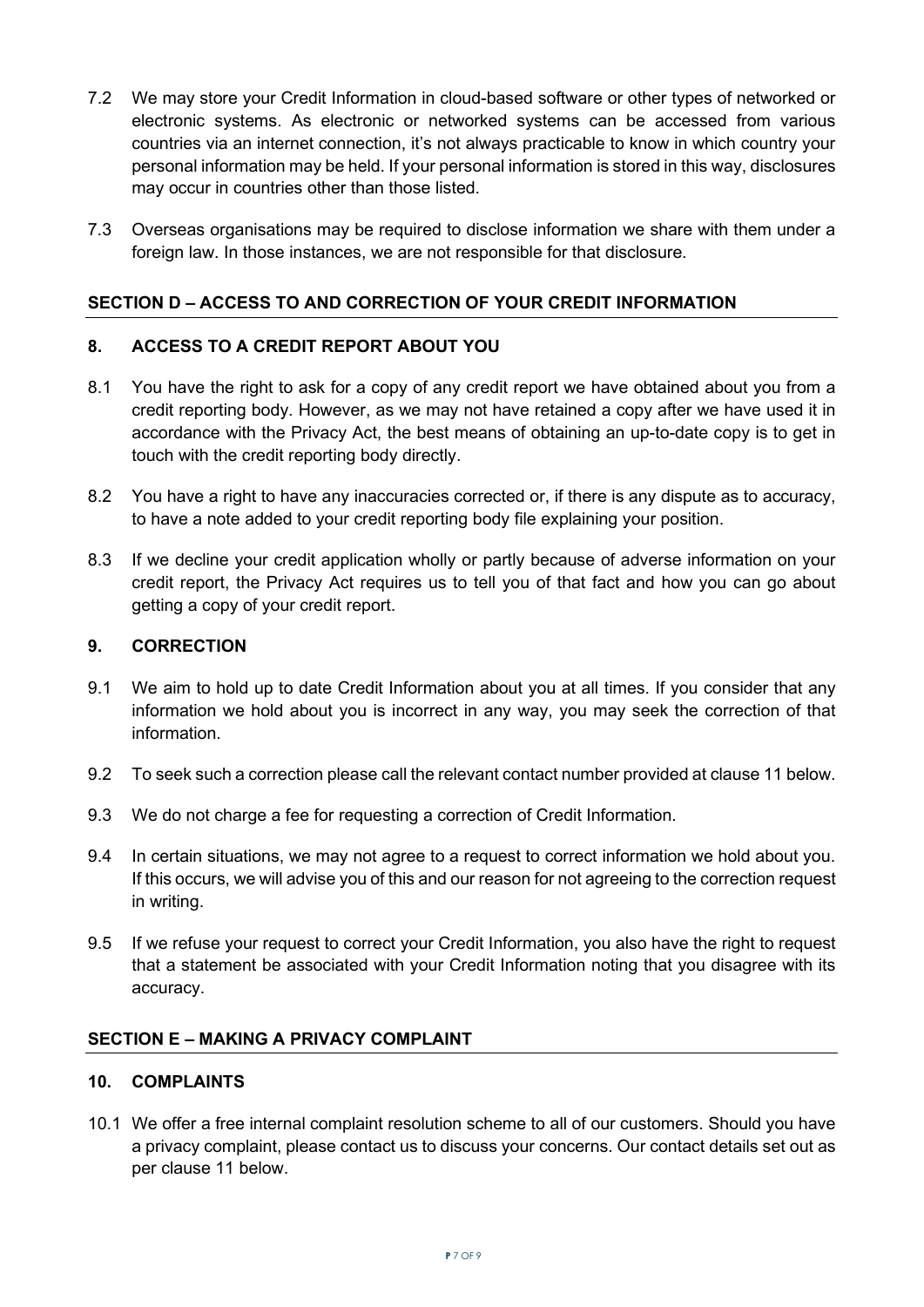- 10.2 To assist us in helping you, we ask you to follow a simple three-step process:
	- (a) gather all supporting documents relating to the complaint;
	- (b) contact us and we will review your situation and if possible, resolve your complaint immediately; and
	- (c) if the matter is not resolved to your satisfaction, please contact our Compliance Officer on or put your complaint in writing and send it to Loanone at Suite 3, Level 14, 219- 227 Elizabeth St, Sydney NSW 2000.
- 10.3 We rectify any breaches if the complaint is justified and will take necessary steps to resolve the issue.
- 10.4 In certain situations, to deal with a complaint it may be necessary to consult with third parties. However, please note any disclosure of personal information to third parties will be provided with your authority and consent.
- 10.5 After a complaint has been received, we send you a written notice of acknowledgement setting out the process. The complaint will be investigated, and the decision will be sent to you within thirty (30) days unless you have agreed to a longer time. If a complaint cannot be resolved within the agreed time frame or a decision could not be made within thirty (30) days of receipt. a notification will be sent out to you setting out the reasons and specifying a new date when you can expect a decision or resolution.
- 10.6 If you are not satisfied with our internal privacy practices or the outcome in respect to your complaint, you may approach the Office of the Australian Information Commissioner ("**OAIC**") Commissioner with your complaint.

Office of the Australian Information Commissioner

**Address**: GPO Box 5218, Sydney NSW 2001

**Phone**: 1300 363 992

**Email**: enquiries@oaic.gov.au

**Website**: oaic.gov.au

10.7 AFCA is an external dispute resolution scheme in which we are a member. AFCA can consider certain privacy complaints relating to either the provision of credit or credit reporting information in general. You can lodge your complaint with:

Australian Financial Complaints Authority

**Address**: PO Box 3 Melbourne VIC 3001

**Phone**: 1800 931 678 (free call)

**Email**: info@afca.org.au

**Website**: www.afca.org.au